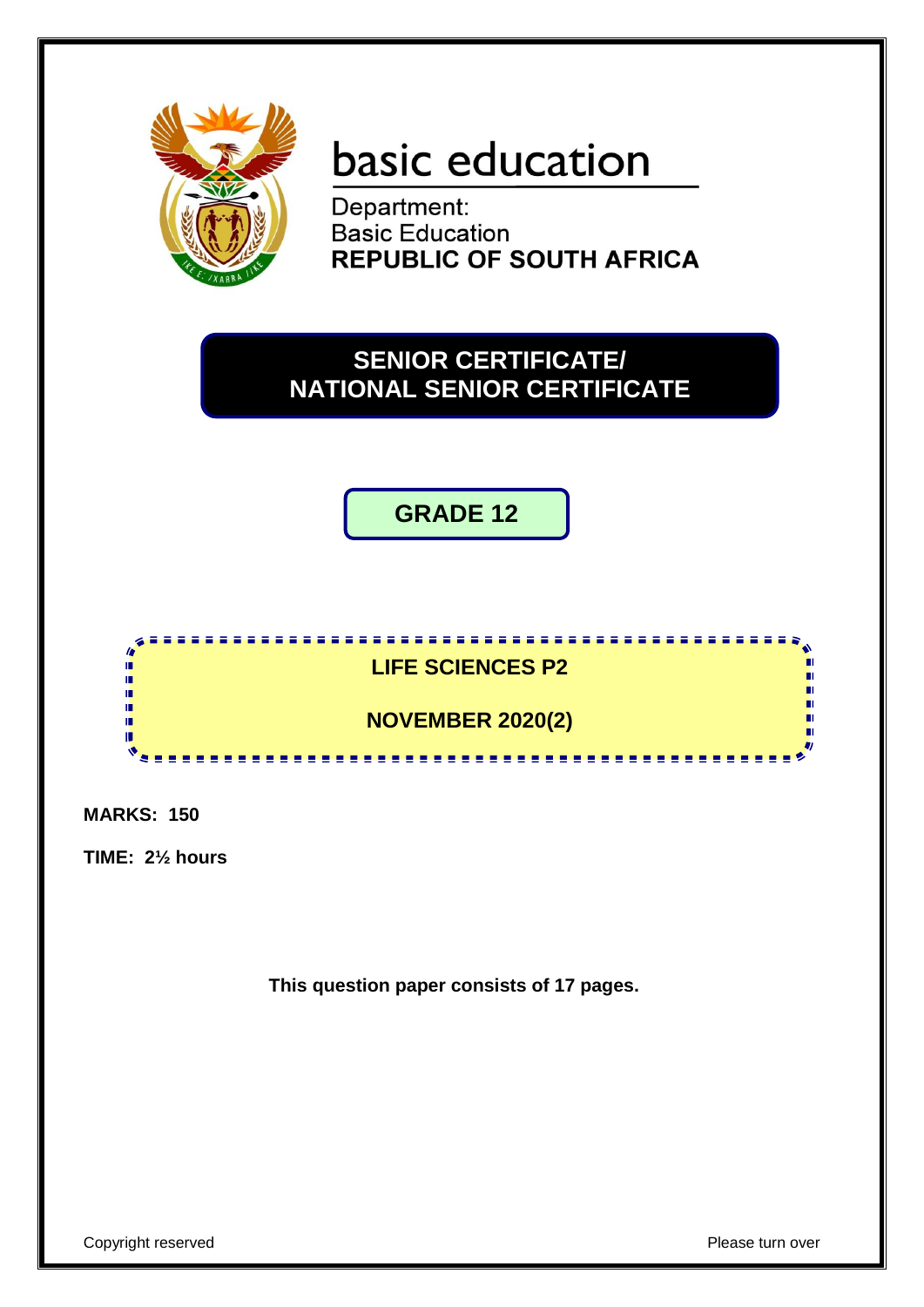# **INSTRUCTIONS AND INFORMATION**

Read the following instructions carefully before answering the questions.

- 1. Answer ALL the questions.
- 2. Write ALL the answers in the ANSWER BOOK.
- 3. Start the answers to EACH question at the top of a NEW page.
- 4. Number the answers correctly according to the numbering system used in this question paper.
- 5. Present your answers according to the instructions of each question.
- 6. Do ALL drawings in pencil and label them in blue or black ink.
- 7. Draw diagrams, tables or flow charts only when asked to do so.
- 8. The diagrams in this question paper are NOT necessarily drawn to scale.
- 9. Do NOT use graph paper.
- 10. You must use a non-programmable calculator, protractor and a compass, where necessary.
- 11. Write neatly and legibly.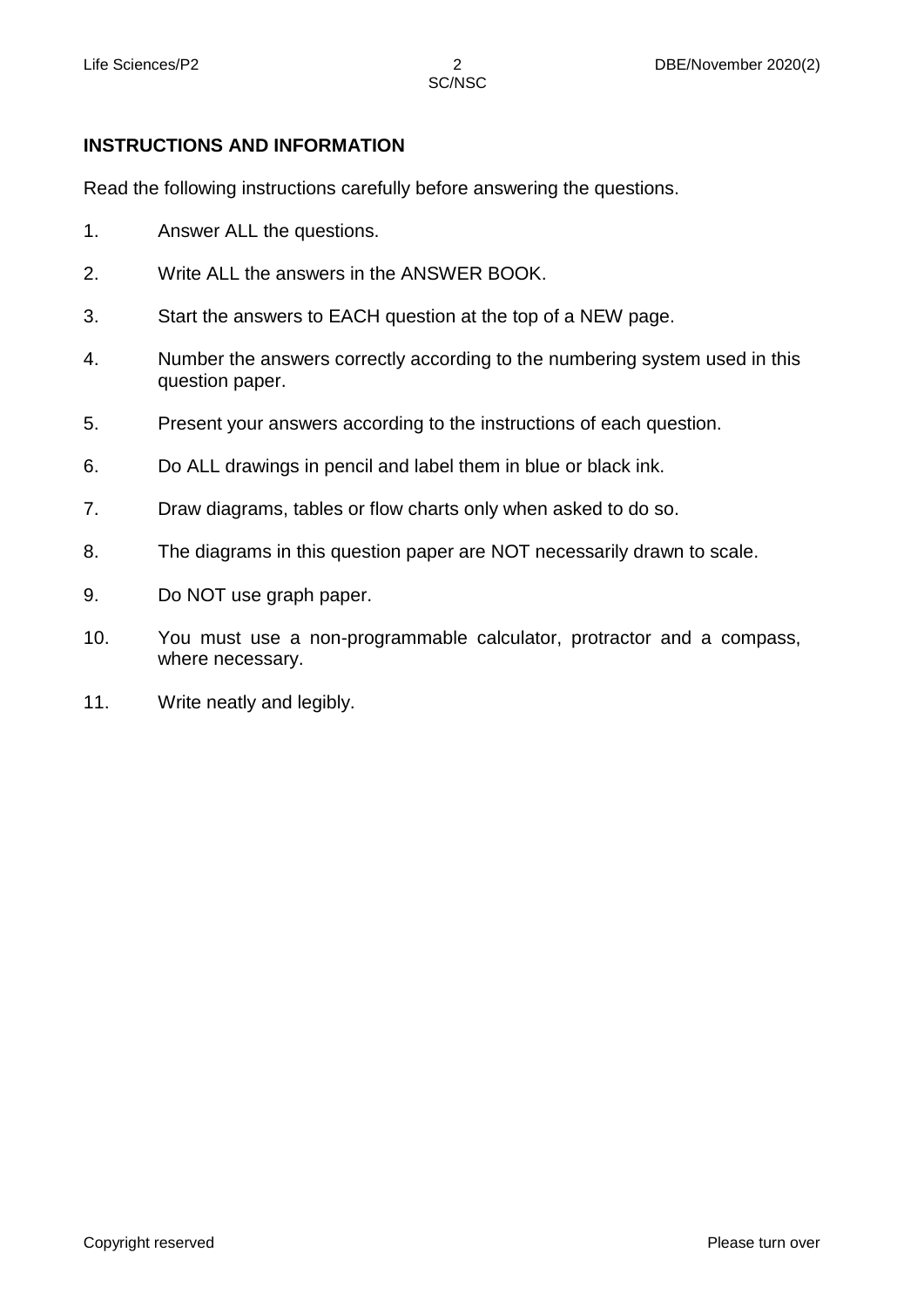## **SECTION A**

#### **QUESTION 1**

- 1.1 Various options are provided as possible answers to the following questions. Choose the correct answer and write only the letter (A to D) next to the question number (1.1.1 to 1.1.10) in the ANSWER BOOK, e.g. 1.1.11 D.
	- 1.1.1 Which ONE of the following may result in Down syndrome in humans?
		- A A gene mutation on chromosome 21
		- B Failure of chromosome pair 21 to separate during anaphase I
		- $\mathcal{C}$ Failure of the gonosomes to separate during meiosis II
		- D. A gene mutation occurs on the X chromosome
	- 1.1.2 Variation within a species is introduced through …
		- A random mating and asexual reproduction.
		- B mitosis and random fertilisation.
		- $\mathcal{C}$ random mating and random fertilisation.
		- D mitosis and meiosis.
	- 1.1.3 African apes and humans are similar. Both have …
		- A small jaws and well-developed brow ridges.
		- B opposable thumbs and bare fingertips.
		- C gaps between their teeth and eyes in front.
		- D an upright posture and a cranial ridge.
	- 1.1.4 The diagram below shows *Tiktaalik roseae,* a fish that may be the ancestor of the first organisms to live on land.



According to Lamarck, this species of fish may have evolved the ability to 'walk' on land by …

- A undergoing natural genetic mutations which caused the fins to develop into legs.
- B the process of natural selection.
- C passing on the acquired characteristic of fins to their offspring.
- D stretching its fins and using them for 'walking'.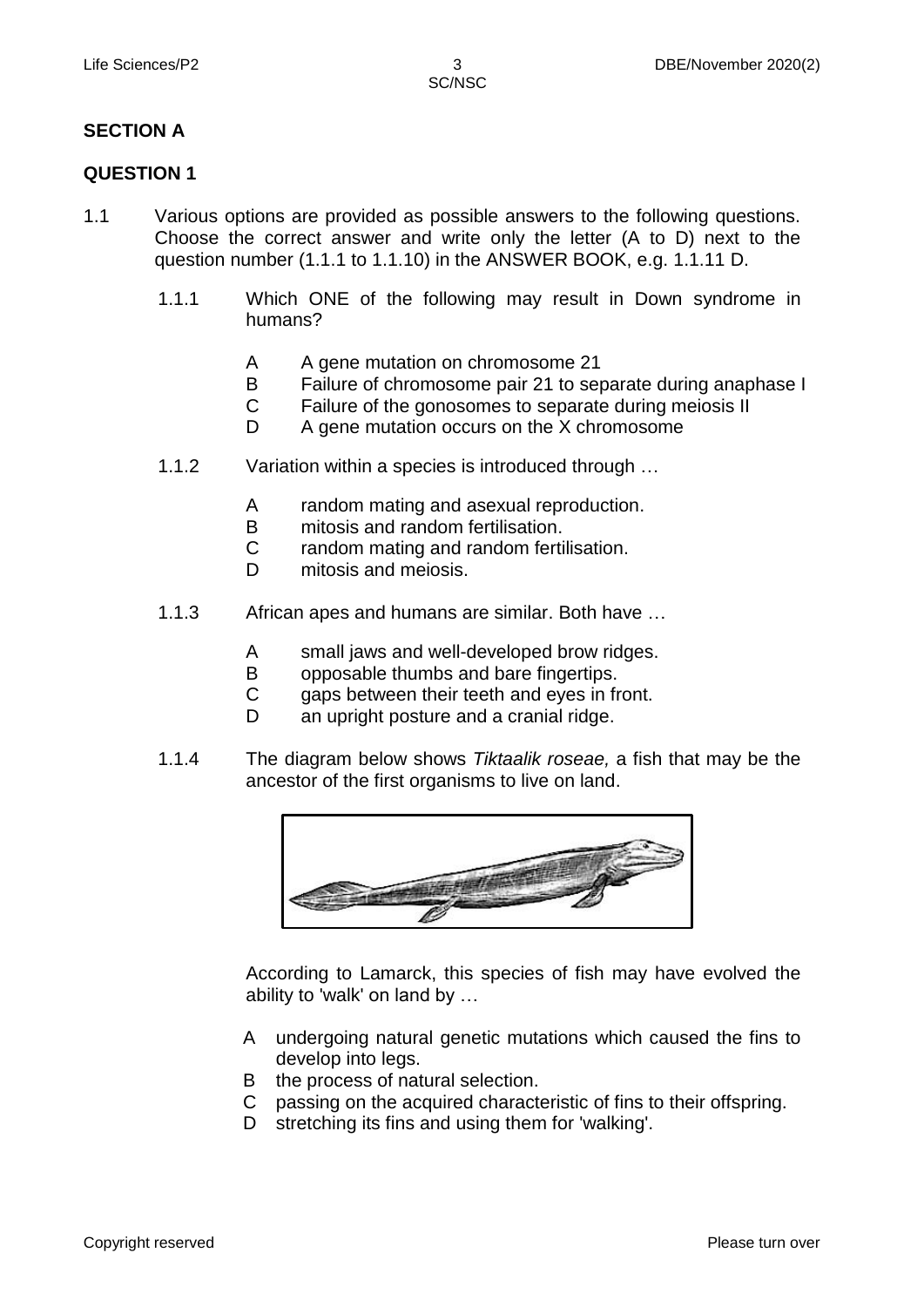1.1.5 The diagram below shows some of the processes, molecules and structures that are involved in protein synthesis in a cell.



Which ONE of the following is the CORRECT labels for **1**, **2** and **3** in the diagram?

|   | <b>PROCESS1</b> | <b>STRUCTURE 2</b> | <b>MOLECULE 3</b> |
|---|-----------------|--------------------|-------------------|
|   | transcription   | ribosome           | tRNA              |
|   | translation     | ribosome           | mRNA              |
| C | transcription   | nucleus            | mRNA              |
|   | translation     | nucleus            | tRNA              |

1.1.6 A homozygous purple flowering plant (**P**) is crossed with a pink flowering plant (**p**) to produce the F**1**-generation. One of the F**1**-plants is crossed with the pink flowering parent to produce the F**2**-generation.

> Which ONE of the following is the CORRECT phenotypic ratio of the F**2**-generation?

- A 1 purple **:** 1 pink
- B 1 purple **:** 3 pink
- C 3 purple **:** 1 pink
- D 1 purple **:** 2 pink
- 1.1.7 Which ONE of the following scientists discovered fossils of *Homo sapiens* and *Ardipithecus sp*?
	- A Raymond Dart
	- B Lee Berger
	- $\mathcal{C}$ Louis Leakey
	- D. Tim White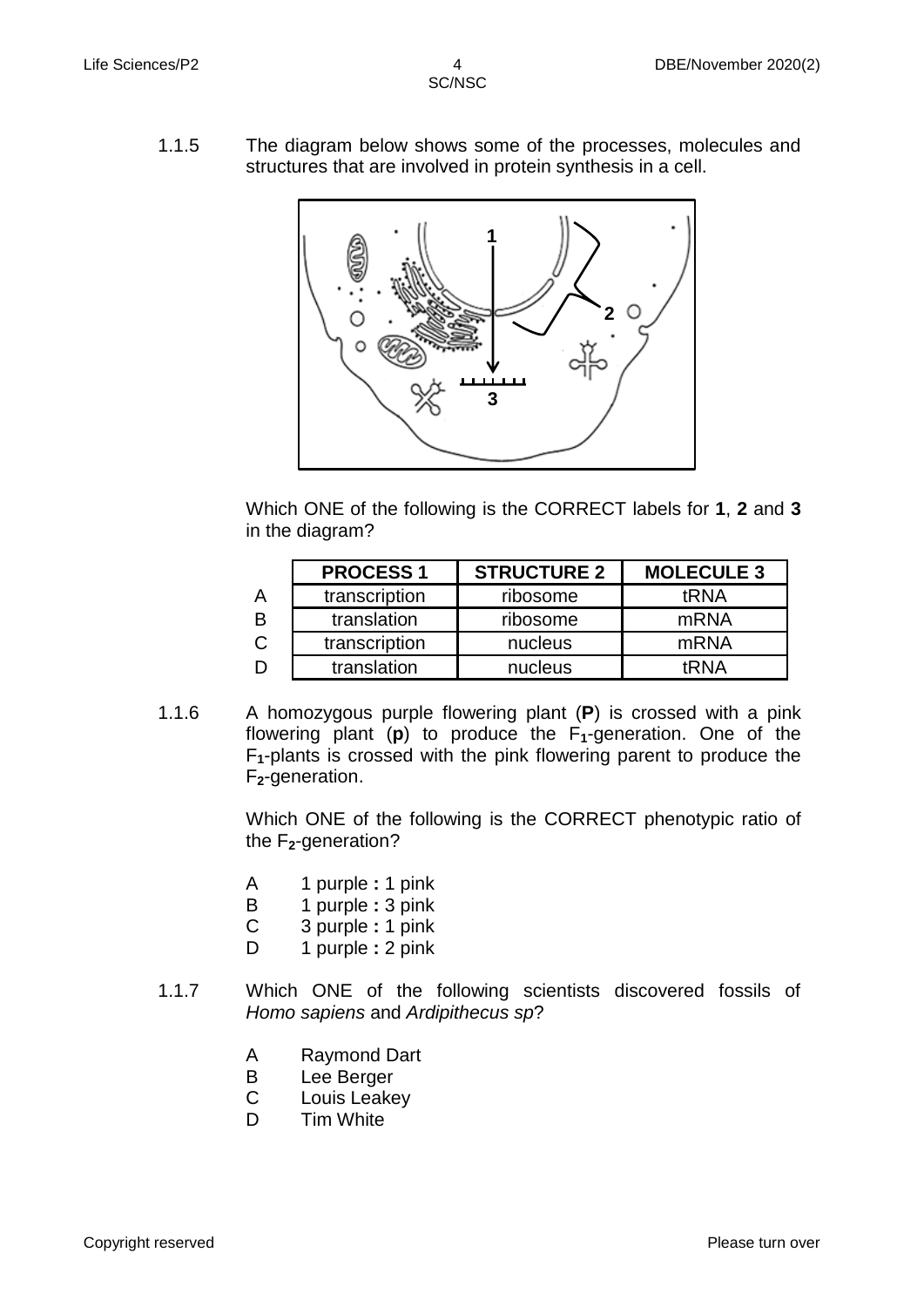1.1.8 The diagram below compares characteristics of wild sunflowers with sunflowers that have been artificially selected.

|                              |               | Wild<br>sunflower | <b>Artificially selected</b><br>sunflower |
|------------------------------|---------------|-------------------|-------------------------------------------|
| <b>Plant</b><br>height       | 153-170 cm    |                   | 120-136 cm                                |
| <b>Flower</b><br>diameter    | $3-5$ cm      |                   | $9-11$ cm                                 |
| <b>Number of</b><br>branches | $12 - 16$     |                   | 0                                         |
| Leaf area                    | 180-270 $cm2$ |                   | 300-315 cm <sup>2</sup>                   |

Which ONE of the following characteristics was found undesirable by humans?

- A Number of branches and leaf area
- B Plant height and leaf area
- C Plant height and flower diameter
- D Plant height and number of branches
- 1.1.9 Punctuated equilibrium suggests the following:
	- A Evolution is always a slow and gradual process.
	- B Natural selection does not explain evolution.
	- C New species can appear quickly, over a relatively short period of time.
	- D Artificial selection is the only mechanism that causes evolution.
- 1.1.10 A group of students observed that the long-term use of antibiotics results in the decreased control of bacterial infections.

From this observation the students stated that:

Antibiotic resistance in bacteria is caused by the long-term use of antibiotics.

This statement is a/an …

- A theory.
- B aim.
- C hypothesis.
-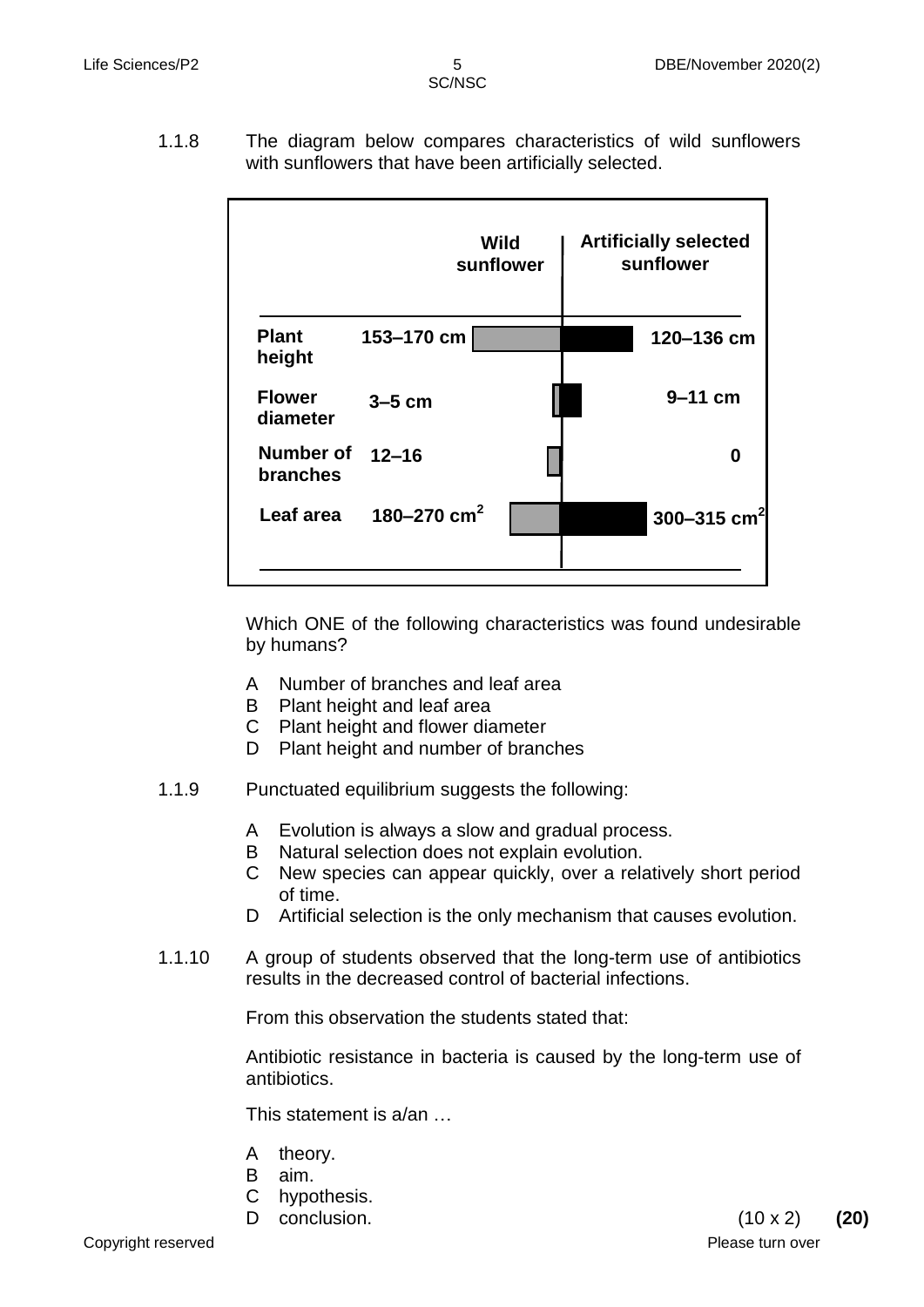- 1.2 Give the correct **biological term** for each of the following descriptions. Write only the term next to the question number (1.2.1 to 1.2.7) in the ANSWER BOOK.
	- 1.2.1 Similar structures in different organisms indicating descent with modification
	- 1.2.2 Large, pointed teeth in African apes that are used for tearing food
	- 1.2.3 The part of the skull that houses the brain
	- 1.2.4 The non-sex chromosomes in humans
	- 1.2.5 The network of genetic material found in the nucleus during interphase
	- 1.2.6 The number, shape and arrangement of all the chromosomes in the nucleus of a somatic cell
	- 1.2.7 Having a protruding jaw (7 x 1) **(7)**

1.3 Indicate whether each of the statements in COLUMN I apply to **A ONLY**, **B ONLY**, **BOTH A AND B** or **NONE** of the items in COLUMN II. Write **A only**, **B only**, **both A and B**, or **none** next to the question number (1.3.1 to 1.3.3) in the ANSWER BOOK.

| <b>COLUMNI</b>                                                 |          | <b>COLUMN II</b>                      |
|----------------------------------------------------------------|----------|---------------------------------------|
| 1.3.1 Long and narrow pelvis                                   | А:<br>B۰ | African apes<br><b>Humans</b>         |
| 1.3.2 The point of attachment of two<br>overlapping chromatids | A:<br>B: | Locus<br>Chiasma                      |
| 1.3.3 Variation in human height                                | B:       | A: Continuous<br><b>Discontinuous</b> |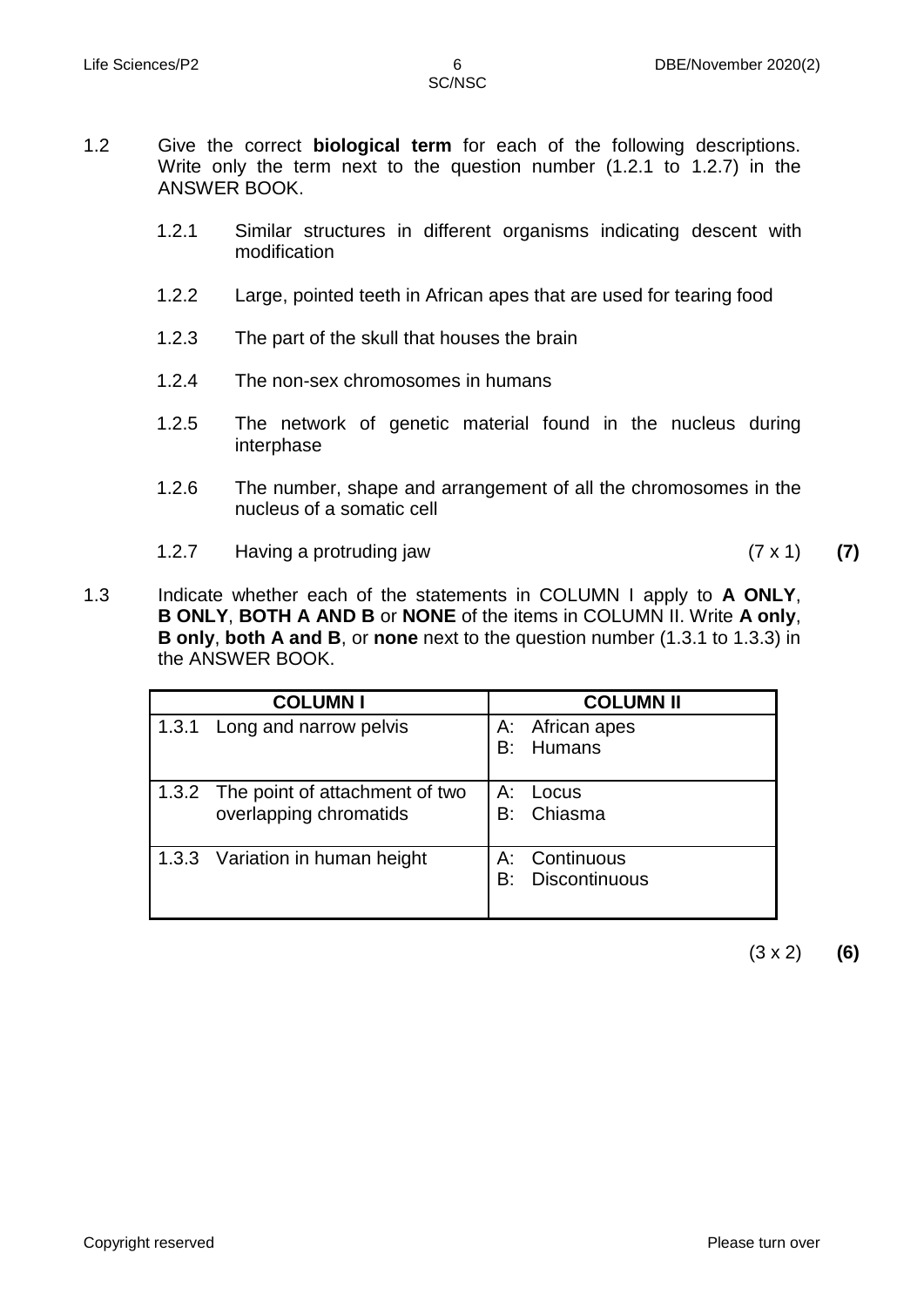1.4 The diagram below represents ALL the chromosomes in a cell that is undergoing normal cell division.



- 1.4.1 Name the:
	- (a) Type of cell division that is occurring in the cell in the diagram (1)
	- (b) Phase of cell division during which the chromosomes behave as shown in the diagram (1)
- 1.4.2 Where in the human female body would the type of cell division named in QUESTION 1.4.1(a) take place? (1)
- 1.4.3 Give the LETTER and NAME of the structure that attaches to the spindle fibres. (2)
- 1.4.4 How many chromosomes will be found in each daughter cell at the end of this cell division?

(1) **(6)**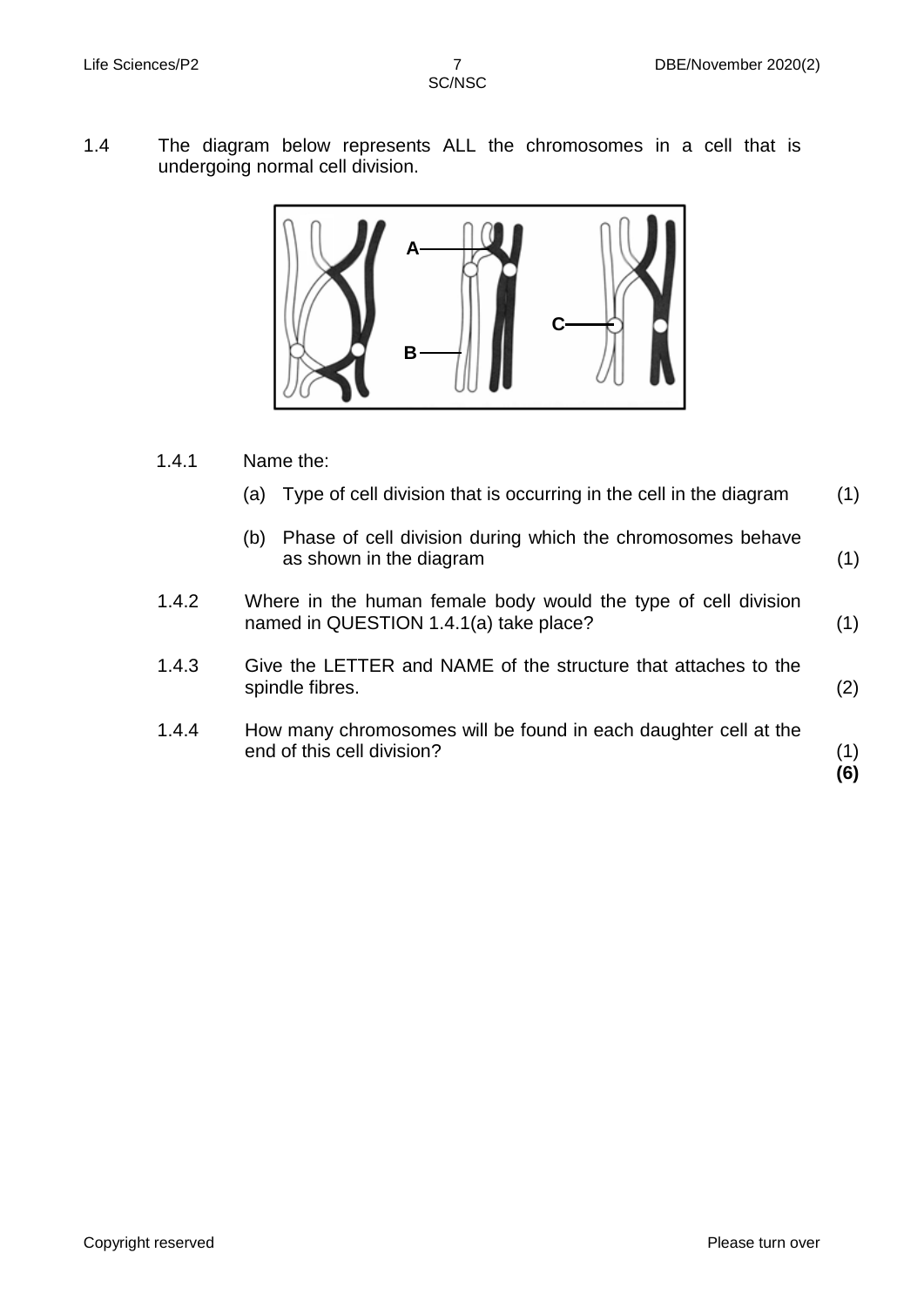1.5 There is variation in the characteristics of fur colour and fur texture in cats.

The table below shows the alleles that control these two characteristics.

| <b>CHARACTERISTIC</b> | <b>ALLELE</b> | <b>PHENOTYPE</b> |
|-----------------------|---------------|------------------|
| Fur colour            |               | <b>Black</b>     |
|                       |               | White            |
| Fur texture           |               | Rough            |
|                       |               | Smooth           |

The Punnett square below shows the inheritance of these alleles in a genetic cross.



- 1.5.1 Name the:
	- (a) Dominant phenotype for fur colour (1)
	- (b) Recessive phenotype for fur texture (1)

#### 1.5.2 Give the:

|       | (a) | Genotype of offspring X                                                             | (1) |
|-------|-----|-------------------------------------------------------------------------------------|-----|
|       | (b) | Phenotype of the female parent                                                      | (2) |
|       | (c) | Genotype of the male parent                                                         | (1) |
| 1.5.3 |     | State the phenotype that ALL the offspring of this genetic cross<br>have in common. |     |

**(7)**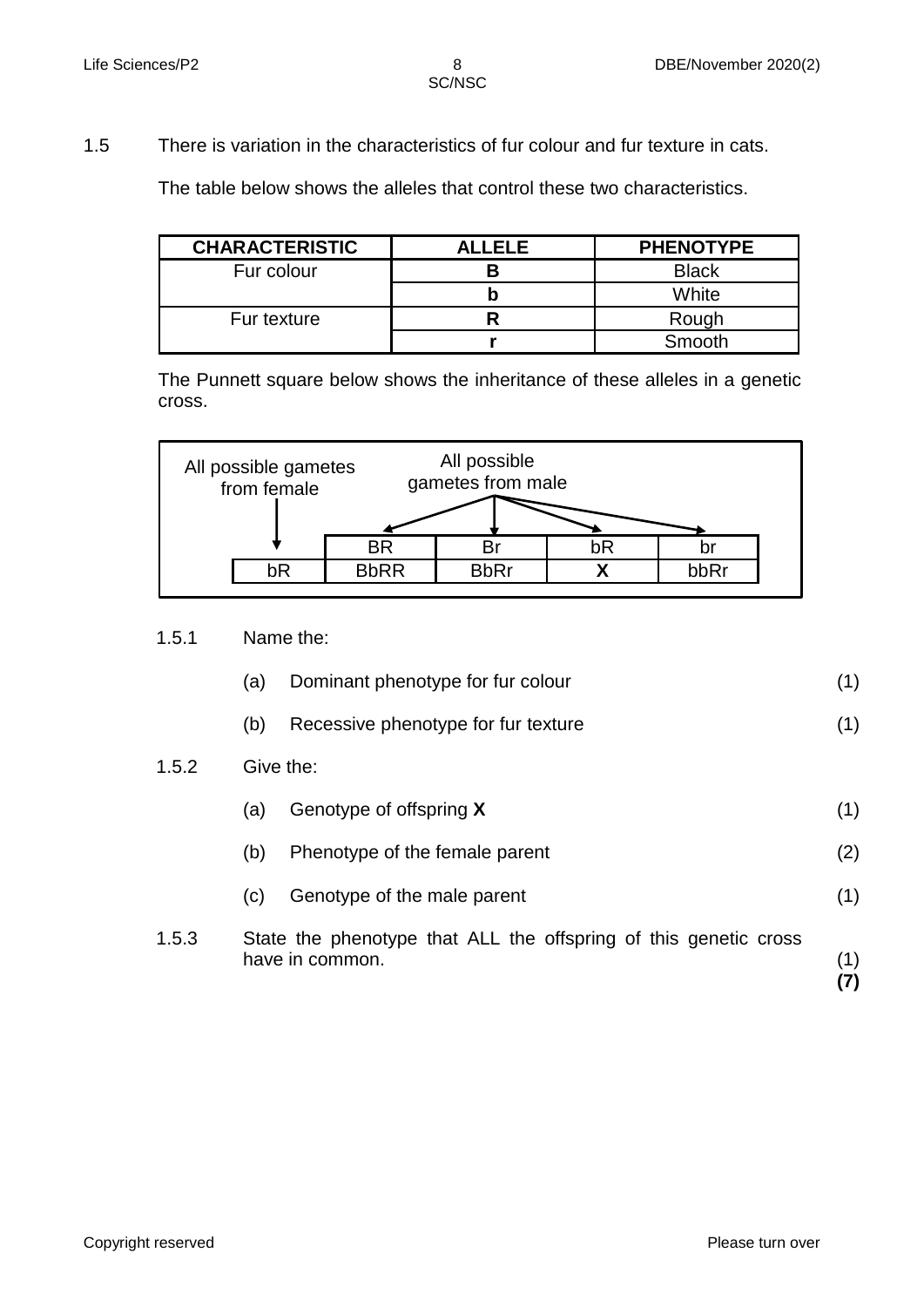1.6 Scientists compare the number of differences in the amino acid sequence to see how closely related species are. Fewer differences in the amino acid sequence mean the species are more closely related.

> Cytochrome C is a protein that occurs in many species. The amino acid sequence of this protein differs between species.

> The table below shows the number of differences in the amino acid sequences of three species, **A**, **B** and **C**.

|                  | <b>SPECIES B</b> | <b>SPECIES C</b> |
|------------------|------------------|------------------|
| <b>SPECIES A</b> |                  |                  |
| <b>SPECIES B</b> |                  |                  |

- 1.6.1 What type of evidence for evolution is being used in this table?
- 1.6.2 Give the LETTER of the species, **A**, **B** and **C**, that should appear at positions **1**, **2** and **3** in the diagram below.



(3)

(1)

**(4)**

**TOTAL SECTION A: 50**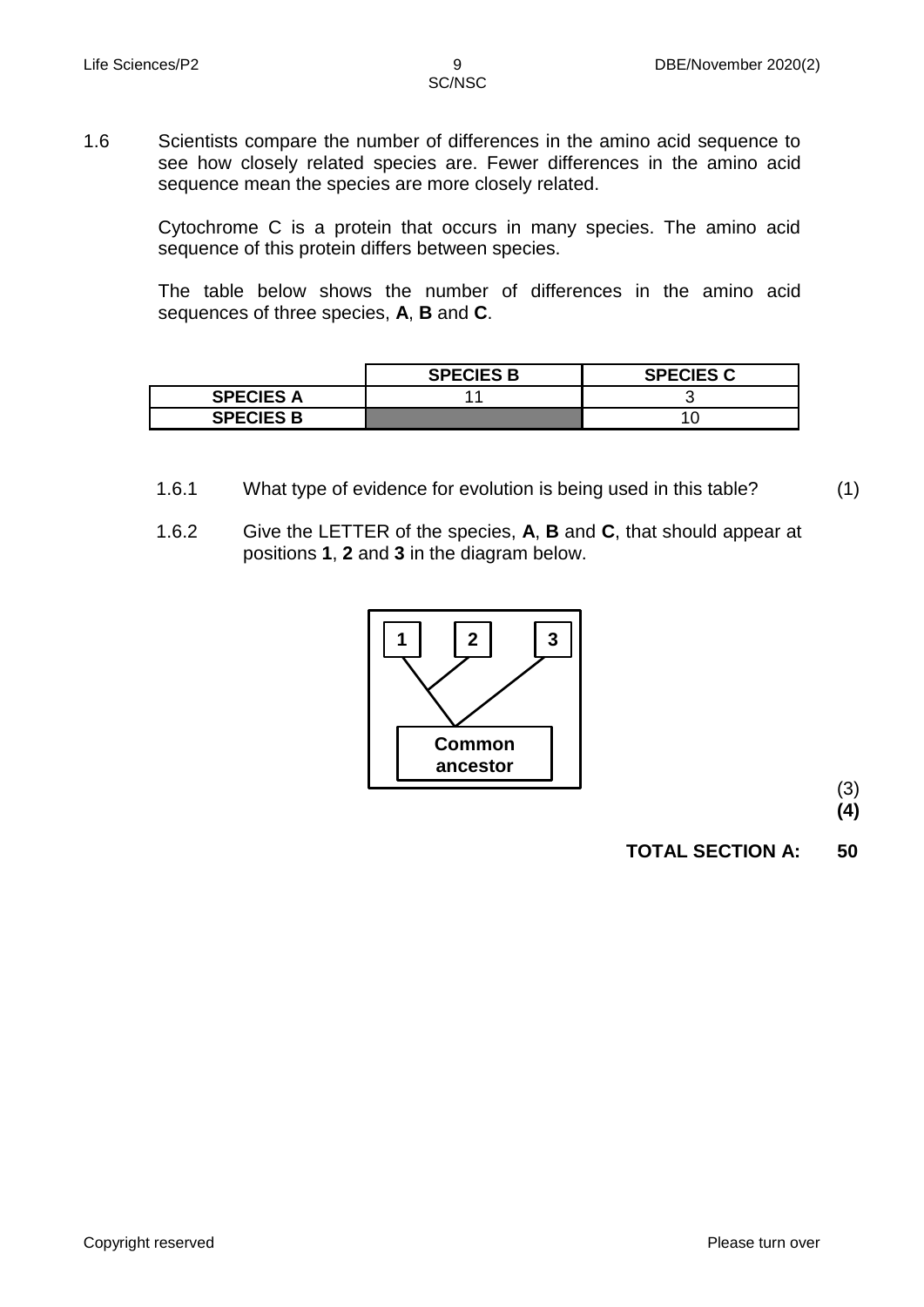# **SECTION B**

## **QUESTION 2**

2.1 Detectives were investigating a crime scene and found blood on a broken window. They suspected that the blood was that of the criminal. To identify the criminal, they analysed a DNA sample from the blood and compared it to that of four suspects.

The diagram below was produced:

| <b>DNA</b> |  | sample Batho David Jennie Nthabi |  |
|------------|--|----------------------------------|--|
|            |  |                                  |  |
|            |  |                                  |  |
|            |  |                                  |  |
|            |  |                                  |  |
|            |  |                                  |  |

| 2.1.1 | Name the technique that was used to identify the criminal.                                   | (1)        |
|-------|----------------------------------------------------------------------------------------------|------------|
| 2.1.2 | Who is the possible criminal?                                                                | (1)        |
| 2.1.3 | Explain your answer to QUESTION 2.1.2.                                                       | (2)        |
| 2.1.4 | use of the technique<br>other<br>identified<br>ONE<br><b>State</b><br>in.<br>QUESTION 2.1.1. | (1)<br>(5) |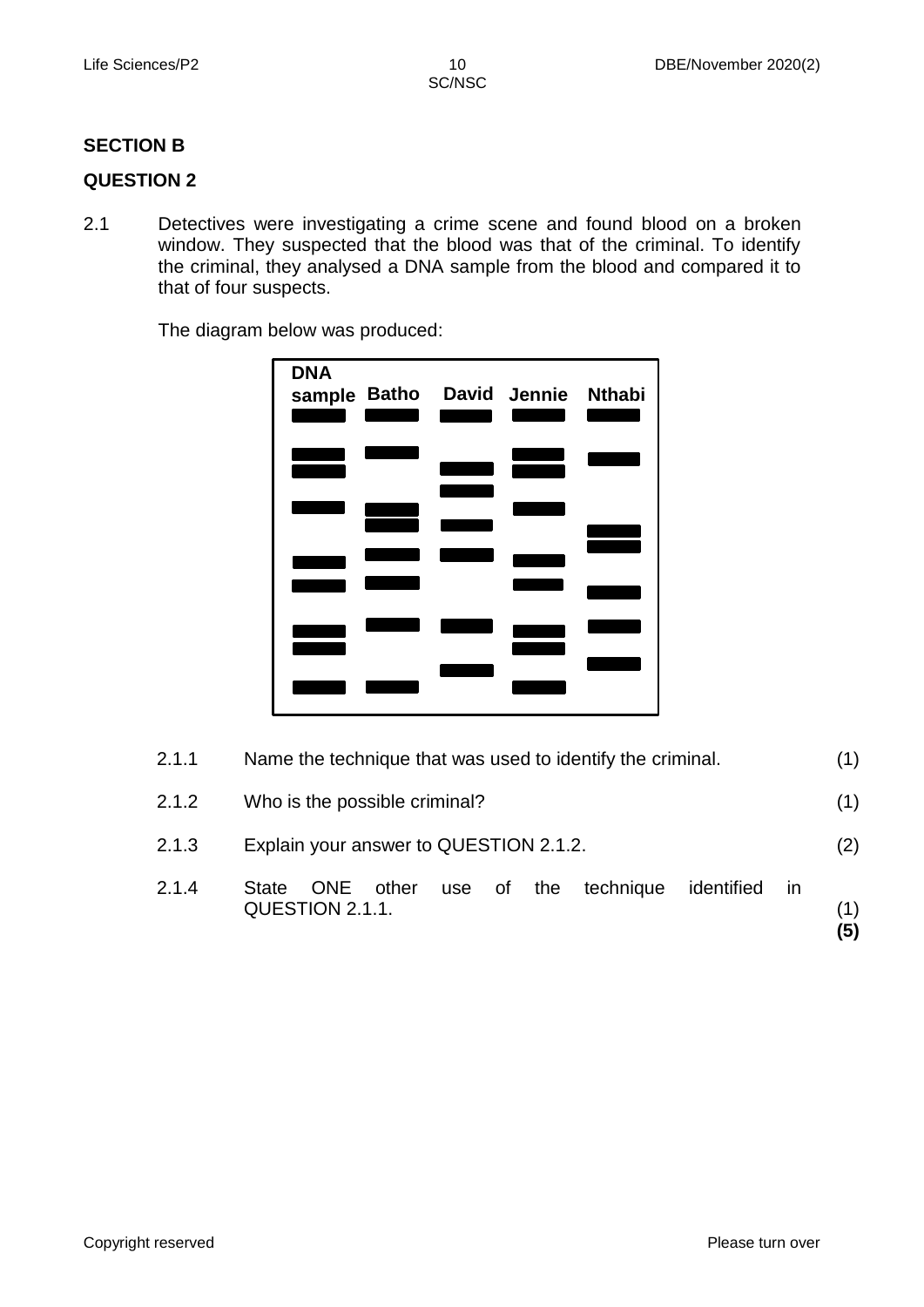2.2 A farmer decided to have his best meat-producing bull cloned.

The following steps were used in the process:

- A muscle cell was taken from the bull and the nucleus was removed.
- An ovum was taken from a cow and the nucleus was removed and discarded.
- The nucleus from the muscle cell was placed in the empty ovum.
- The ovum was given an electric shock to stimulate normal cell division to produce an embryo.
- The embryo was placed in the uterus of a surrogate cow where it developed into the clone.

|     | 2.2.1 | What is cloning?                                                                                                    | (1)         |
|-----|-------|---------------------------------------------------------------------------------------------------------------------|-------------|
|     | 2.2.2 | Explain why the nucleus of a muscle cell was used and not the<br>nucleus of a sperm cell.                           | (2)         |
|     | 2.2.3 | Explain why the nucleus of the ovum was removed.                                                                    | (2)         |
|     | 2.2.4 | State ONE benefit of cloning.                                                                                       | (1)<br>(6)  |
| 2.3 |       | A man with blood group <b>AB</b> and a woman who is heterozygous for blood<br>group <b>B</b> plan to have children. |             |
|     | 2.3.1 | How many alleles control the inheritance of blood groups?                                                           | (1)         |
|     | 2.3.2 | Describe the type of dominance that occurs in the inheritance of<br>blood group <b>B</b> in the woman.              | (3)         |
|     | 2.3.3 | Use a genetic cross to show all the possible genotypes and<br>phenotypes of their children.                         | (6)<br>(10) |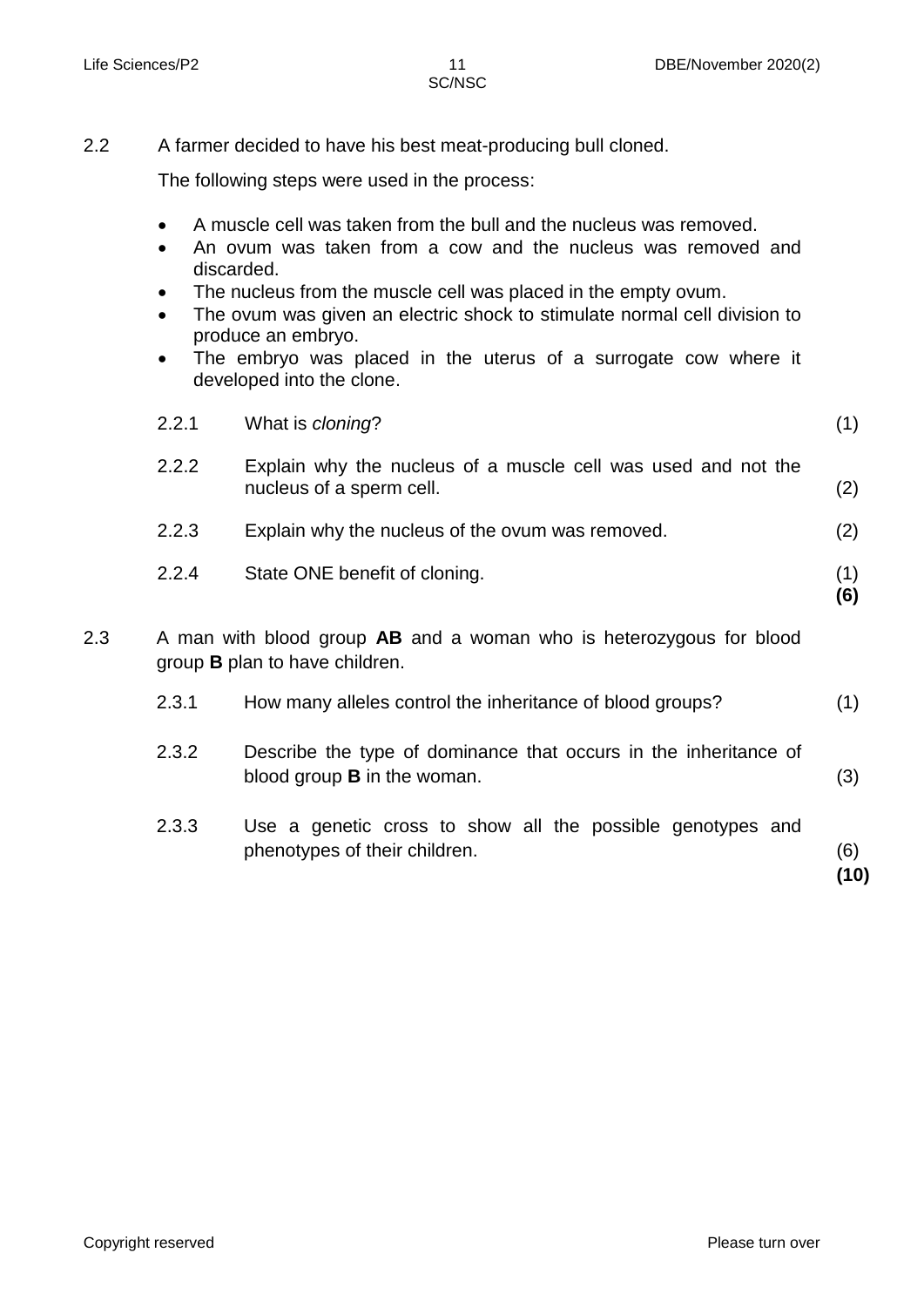(2)

(3)

**(8)**

2.4 Sickle cell disease is caused by a recessive allele and first appeared in humans as a result of a gene mutation.

> The table below shows the number of children born with sickle cell disease in some regions in a particular year.

| <b>REGION</b>                   | <b>NUMBER OF CHILDREN BORN</b><br><b>WITH SICKLE CELL DISEASE</b> |
|---------------------------------|-------------------------------------------------------------------|
| Democratic Republic of Congo    | 39 746                                                            |
| <b>United States of America</b> | 90 128                                                            |
| Nigeria                         | 91 011                                                            |
| <b>United Kingdom</b>           | 13 2 21                                                           |
| Tanzania                        | 11877                                                             |
| Other                           | 59 750                                                            |
| <b>Worldwide total</b>          | 305 733                                                           |

- 2.4.1 What is a *gene mutation*?
- 2.4.2 Which region had the highest number of children born with sickle cell disease in that year? (1)
- 2.4.3 What percentage of the worldwide total of children born with sickle cell disease came from the Democratic Republic of Congo? Show ALL calculations.
- 2.4.4 Use the letters **D** and **d** to give the genotype of a person who:
	- (a) Suffers from sickle cell disease (1)
	- (b) Carries the allele but does not suffer from the disease (1)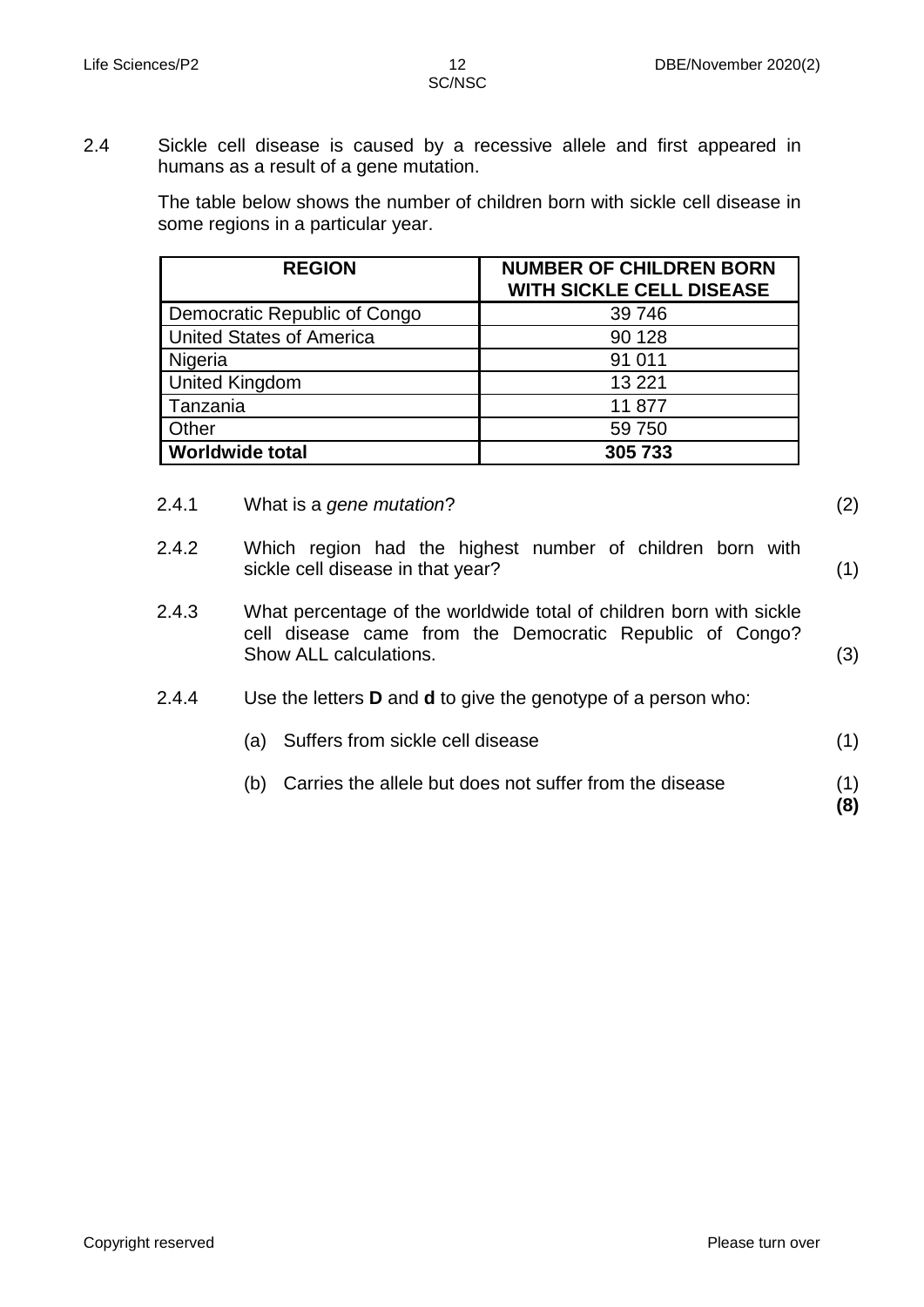2.5 Goltz syndrome is a sex-linked genetic disorder. It is caused by a dominant allele **X G** .

The diagram below shows the inheritance of Goltz syndrome in a family.



| 2.5.1 | Name the type of diagram shown.                                          |                     |
|-------|--------------------------------------------------------------------------|---------------------|
| 2.5.2 | How many:                                                                |                     |
|       | Females are in this family<br>(a)                                        | (1)                 |
|       | Males in the $F_1$ -generation have Goltz syndrome<br>(b)                | (1)                 |
| 2.5.3 | Give Gabby's genotype.                                                   | (2)                 |
| 2.5.4 | Anju and Pilusa have four children. Give the phenotype of their<br>sons. | (2)                 |
| 2.5.5 | Explain your answer to QUESTION 2.5.4.                                   | (4)<br>(11)<br>[40] |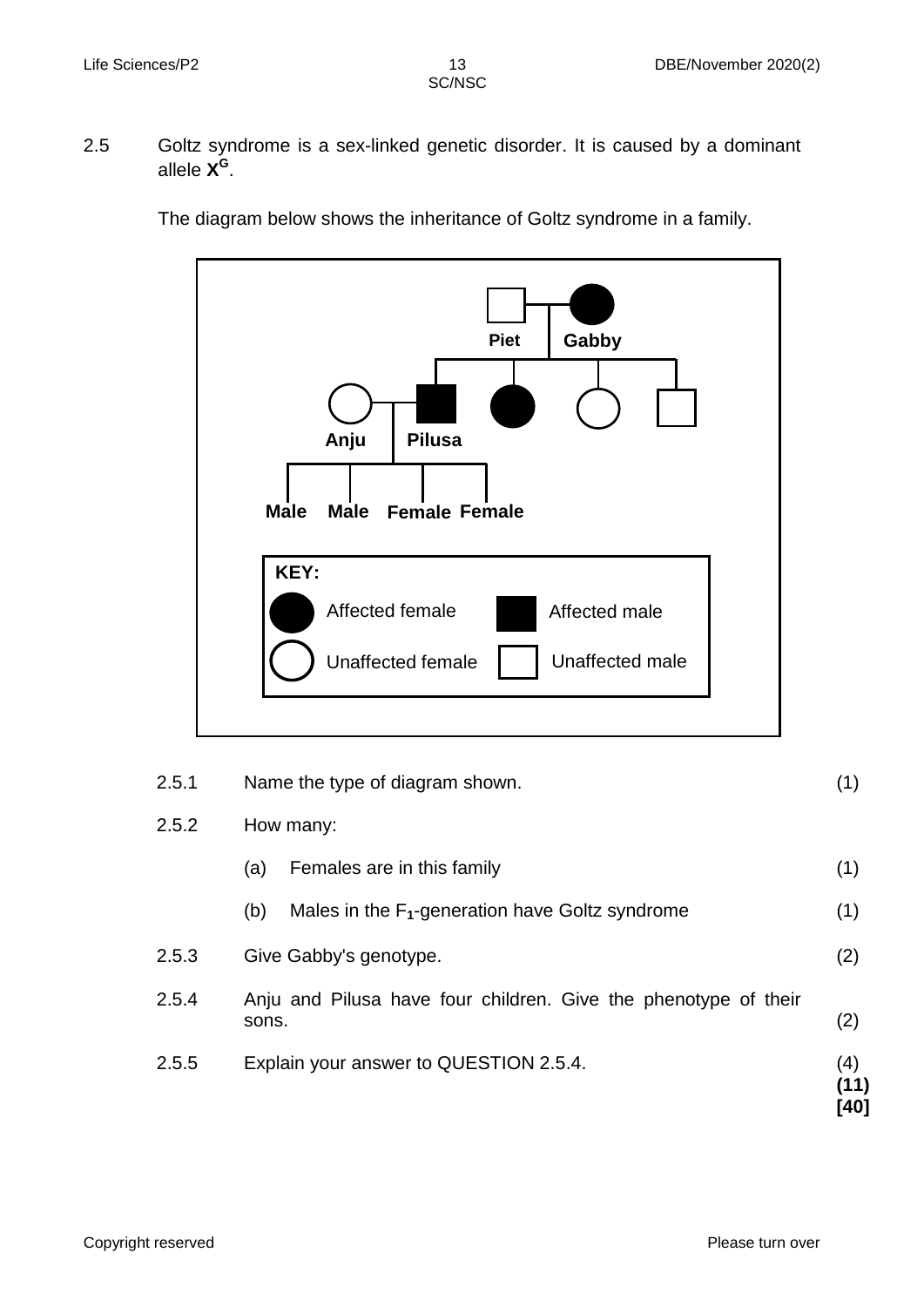# **QUESTION 3**

- 3.1 Describe the process of natural selection. **(7)**
- 3.2 Fossil evidence for humans may be interpreted in different ways. One possible model of human evolution is shown below.



3.2.1 3.2.2 3.2.3 Name the family to which all of the represented organisms belong. Describe how cultural evidence is used to support the theory of human evolution. How long ago did the most recent common ancestor of *H. erectus* and *H. heidelbergensis* exist on earth? (1) (2) (1) 3.2.4 3.2.5 Explain a possible reason why *H. ergaster* was placed between *A. afarensis* and *H. heidelbergensis* on the model. Explain how the fossils of organisms that existed from **4** mya to present time are used to support the 'Out of Africa' hypothesis. (2) (3) **(9)**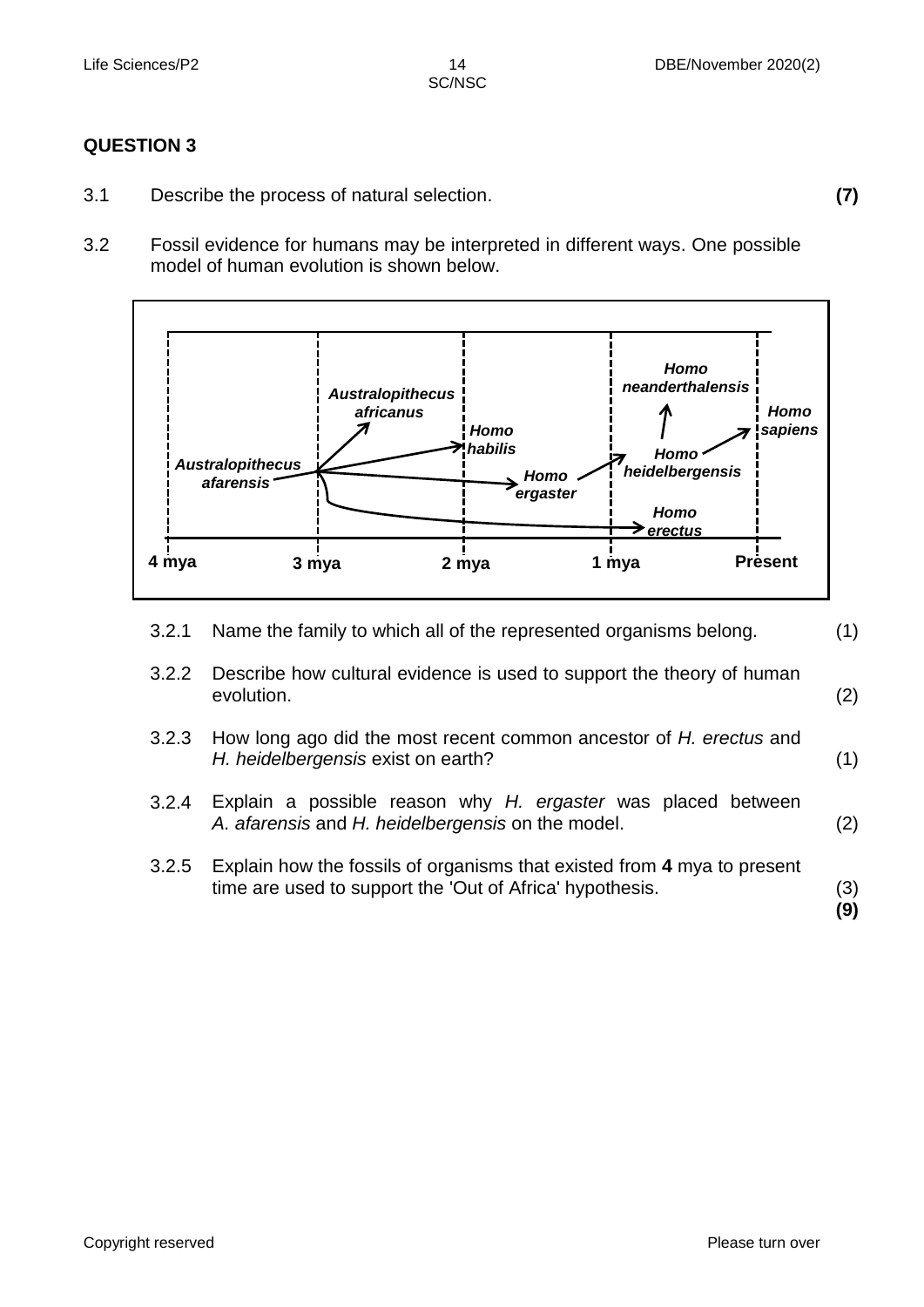3.3 Male long-tailed widowbirds have extremely long tail feathers that they use in mating displays to attract females.

> Scientists conducted an investigation to determine the relationship between the length of the male long-tailed widowbird's tail and its mating success.

The procedure was as follows:

- A total of 27 male long-tailed widowbirds was sampled and divided into 3 equal groups.
- The tail feathers of the birds in each group were treated in the following way:
	- o Group **1** Cut short
	- o Group **2** Made longer by adding artificial feathers
	- o Group **3** Left unchanged
- The 3 groups of male long-tailed widowbirds, along with female long-tailed widowbirds, were released into an environment suitable for mating.
- Each time a pair mated successfully they produced a nest and all the nests were counted.
- The average number of nests produced by each group was calculated and used as an indication of mating success.

The results are shown in the table below.

| GROUP | <b>AVERAGE NUMBER OF NESTS PRODUCED</b> |
|-------|-----------------------------------------|
|       | 0.5                                     |
|       |                                         |
|       |                                         |

3.3.1 Name the:

- (a) Reproductive isolating mechanism that occurs in long-tailed widowbirds (1)
- (b) Independent variable in this investigation (1)
- 3.3.2 Explain why 27 long-tailed widowbirds were used in the investigation instead of only 3. (2)
- 3.3.3 Explain why Group **3** was included in the investigation. (2)
- 3.3.4 Draw a bar graph to represent the results of this investigation. (6)
- 3.3.5 State a conclusion for this investigation. (2)

**(14)**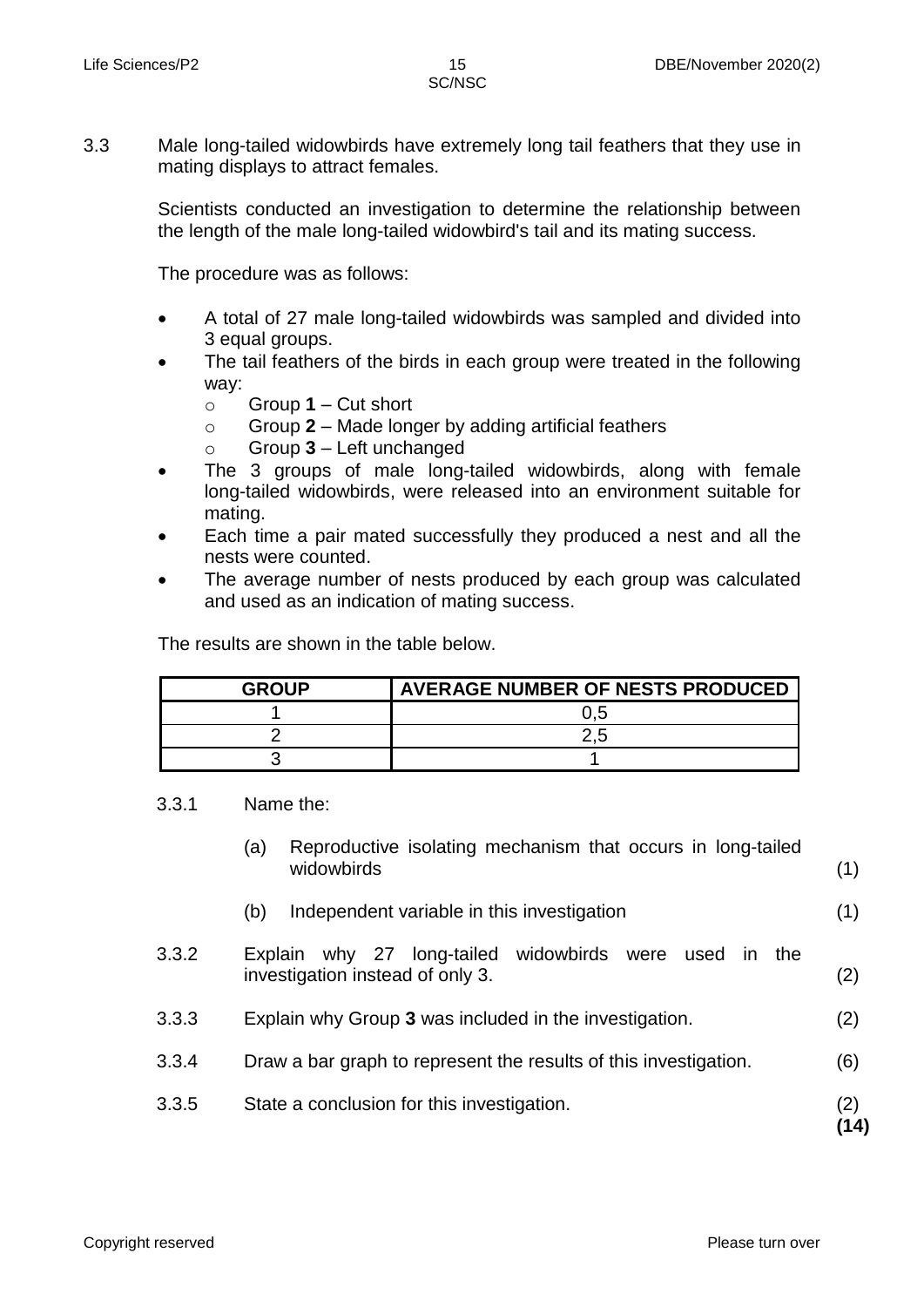3.4 Pottos and lemurs are small mammals.

Scientists believe that pottos and lemurs share a common ancestor that existed in Africa. Presently pottos only occur in Africa while lemurs are only found in Madagascar.

Madagascar is an island off the East coast of Africa as shown in the diagram below.



- 3.4.1 Explain how continental drift could have affected the distribution of the common ancestor. (4)
- 3.4.2 Describe the speciation of the pottos and lemurs to become different species.

(6) **(10) [40]**

**TOTAL SECTION B: 80**